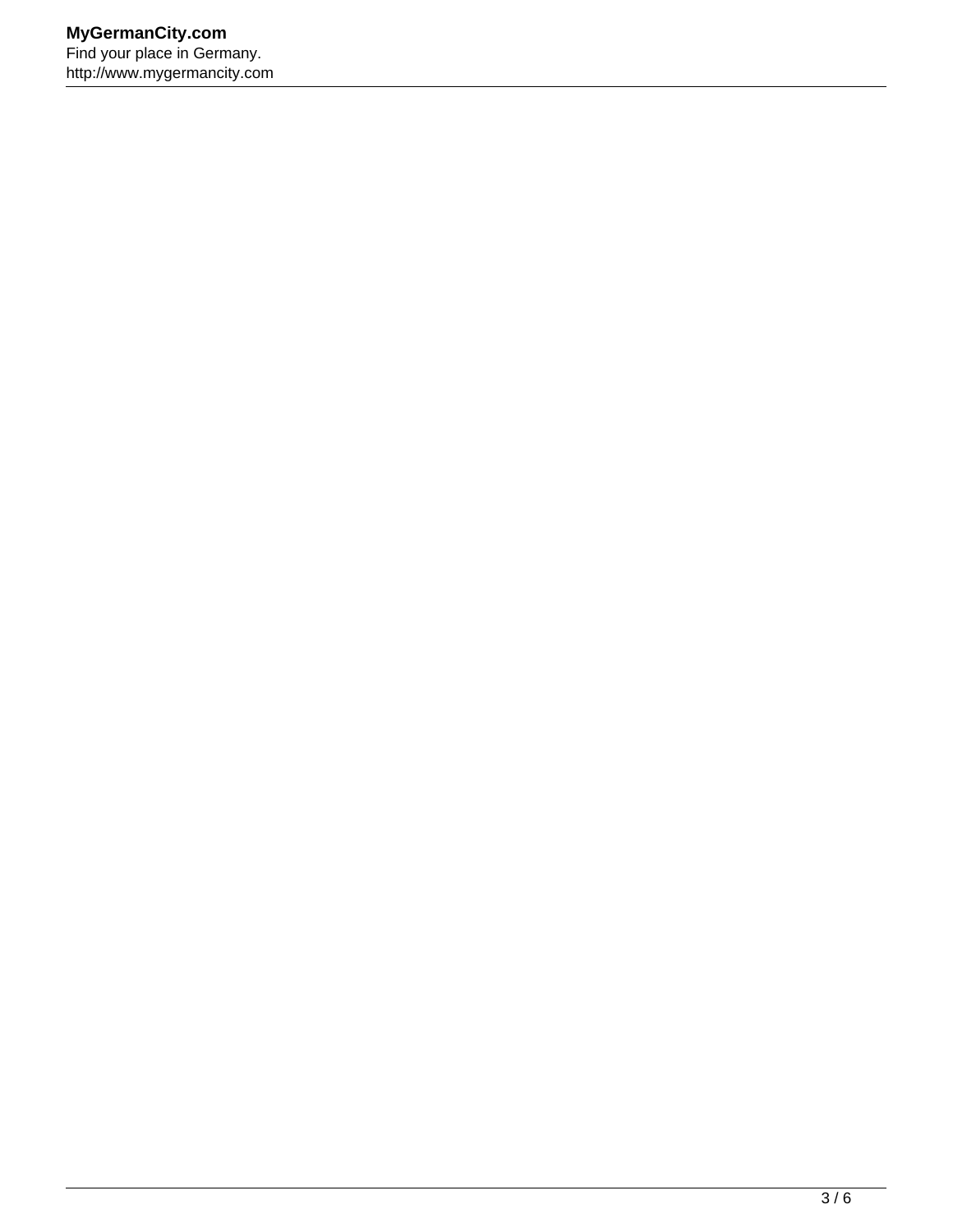## **Rural Districts (Counties) in Schleswig-Holstein**

- [Dithmarschen Disrict](http://www.mygermancity.com/dithmarschen-district)
- [Herzogtum Lauenburg](http://www.mygermancity.com/herzogtum-lauenburg)
- [Nordfriesland District](http://www.mygermancity.com/nordfriesland-district)
- [Ostholstein District](http://www.mygermancity.com/ostholstein-district)
- [Pinneberg District](http://www.mygermancity.com/pinneberg-district)
- [Plön District](http://www.mygermancity.com/ploen-district)
- [Rendsb.-Eckernförde](http://www.mygermancity.com/rendsburg-eckernfoerde-district)
- [Schleswig-Flensburg](http://www.mygermancity.com/schleswig-flensburg-district)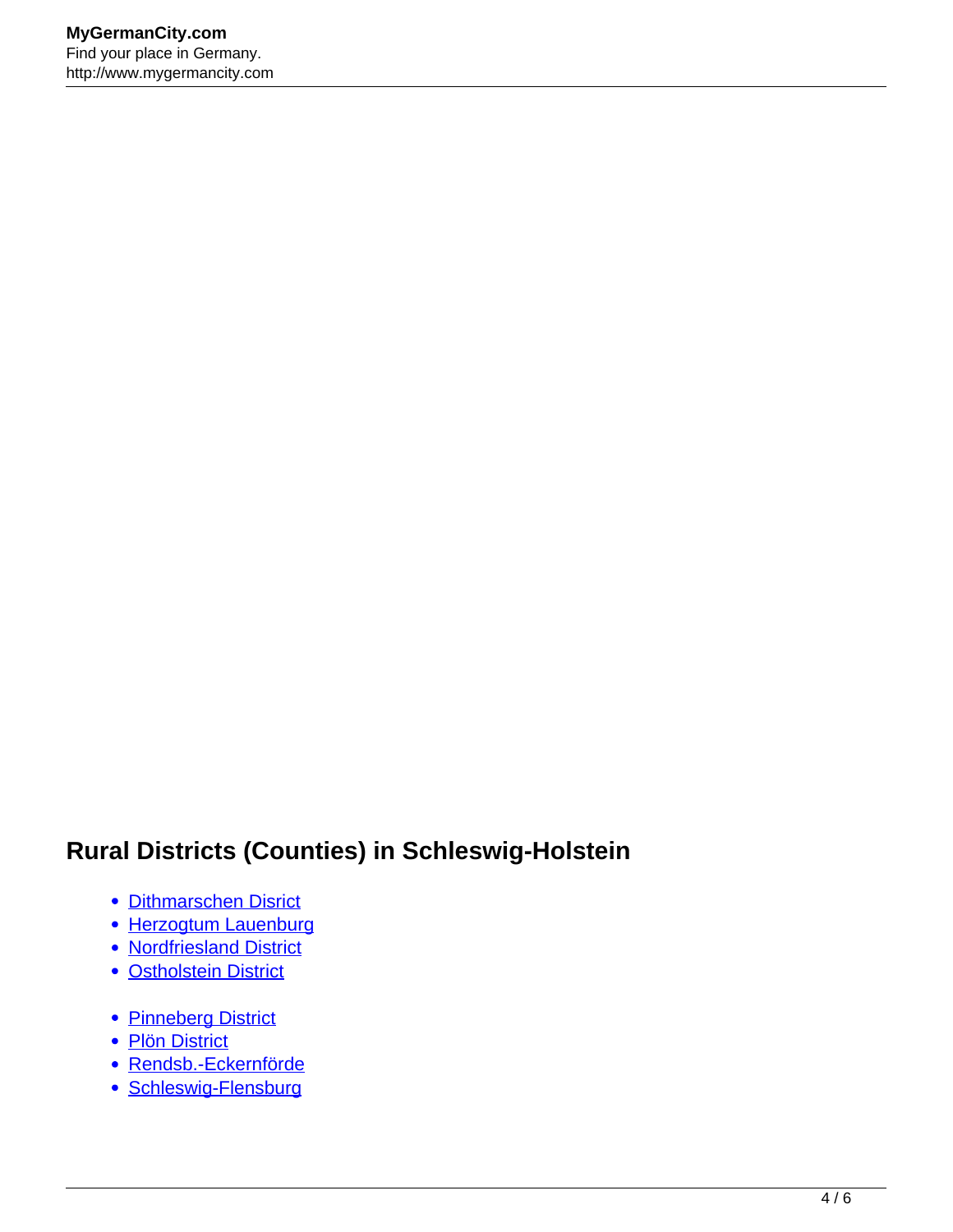- [Segeberg District](http://www.mygermancity.com/segeberg-district)
- [Steinburg District](http://www.mygermancity.com/steinburg-district)
- [Stormarn District](http://www.mygermancity.com/stormarn-district)
- 

## **Urban Districts in Schleswig-Holstein**

- [Kiel](http://www.mygermancity.com/kiel)
- [Lübeck](http://www.mygermancity.com/luebeck)
- [Neumünster](http://www.mygermancity.com/neumuenster)
- 
- **[Flensburg](http://www.mygermancity.com/flensburg)**

The eco-friendly region with gorgeous leisure time facilities is ideal for families. The uplifting sea air, sun, sand and seawater lift the spirits as well as boosting the immune system. The open sea, coast, marine view, nature reserves and national parks are quality of the state's natural beauty.

You could, actually, say that it is **among the most supreme destinations** a traveler could ever find in Germany — especially those who love a flat country and the arctic sea.

Sandy seashore on the North and Baltic Sea, and the deep blue sky with its mighty, soaring clouds are just as typical to the Land among the seas as its quietly sloping, emerald scenery and its ponds bordered by forests.

The **clear water** of the Baltic Sea, its mild influence and white seaside mainly draws the concentration of families with children to the many bathing resorts along the whole eastern coast. Basket chairs giving protection against the wind and sun. Restaurants along the coast offering a view of breath-taking sunsets and walks along the beach followed by a hot tea — this makes it attractive in winter, too.

Historically seen, this state is clearly influenced by Danish traditions. After [WWI,](http://www.mygermancity.com/world-war-i) the Danish